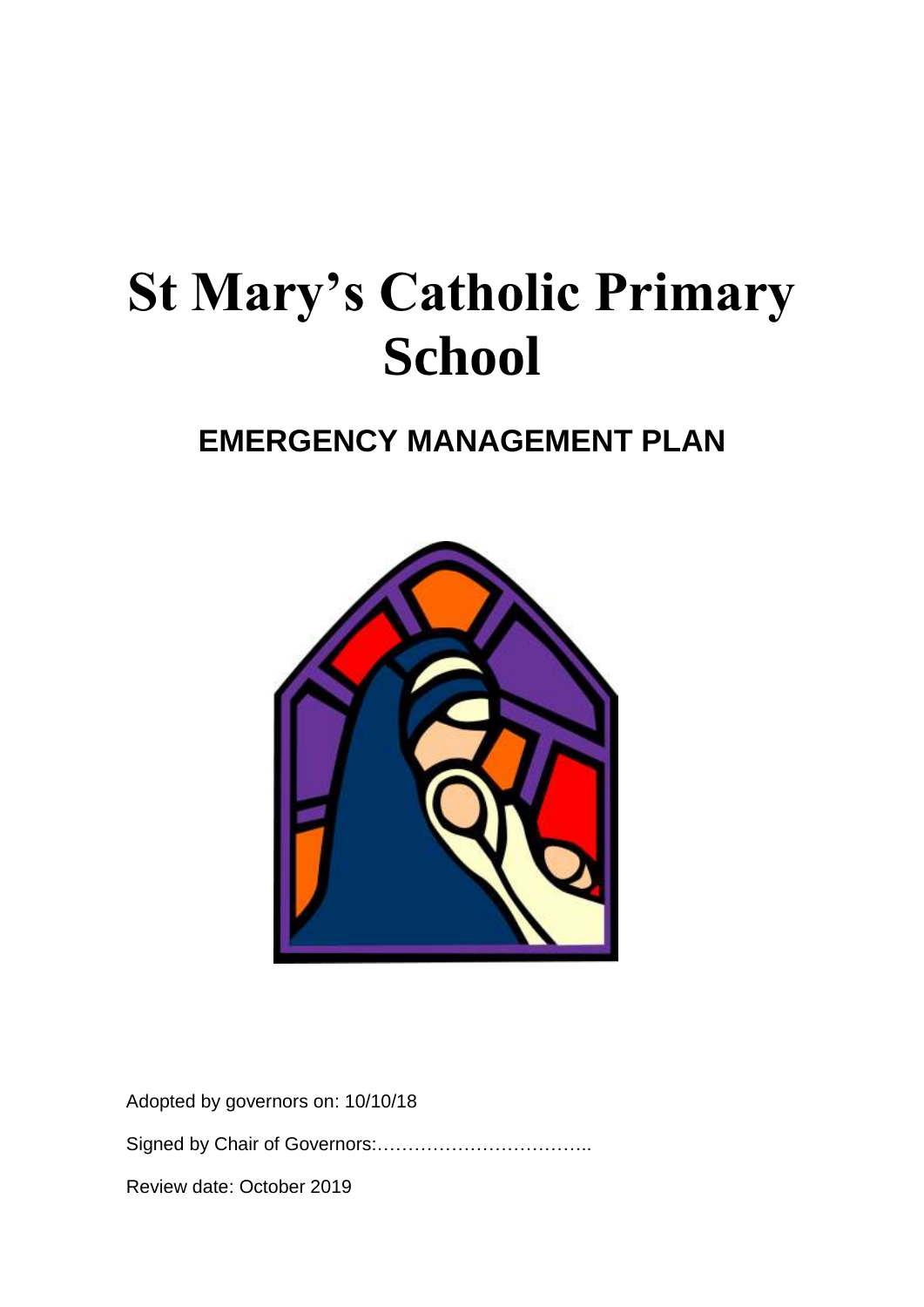## **CONTENTS**

| Introduction                                                         | 3               |
|----------------------------------------------------------------------|-----------------|
| <b>Types of Incidents</b>                                            | 4               |
| Guidance on actions to be taken by Principal                         | 5               |
| Guidance on actions to be taken by Leadership team                   | 6               |
| Key Tasks and Actions Flowchart                                      | 7               |
| <b>Preparing for Severe Weather</b>                                  | 8               |
| <b>Outline Emergency Plan</b>                                        | 9               |
| Appendices                                                           |                 |
| Appendix 1 – Fire and Emergency Evacuation Procedures                | 12 <sup>2</sup> |
| Appendix 2 – Checklist for dealing with telephone bomb threats       | 14              |
| Appendix 3 – Disruption due to Extreme weather and other emergencies | 16              |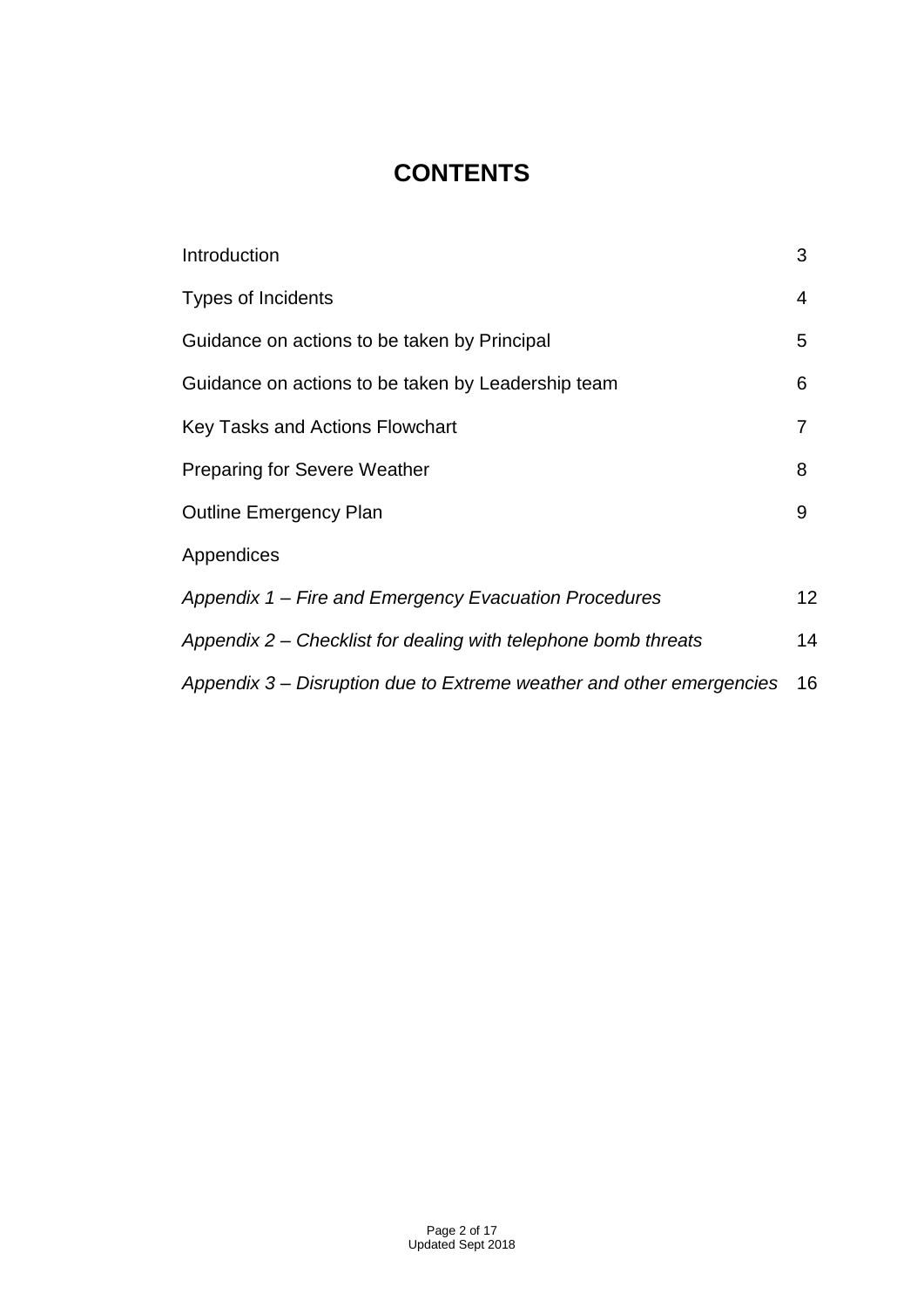#### **INTRODUCTION**

As part of the SLA with Devon Health and Safety Service, advice and practical assistance in the event of a serious incident is available.

#### **TYPES OF INCIDENTS**

For ease of planning, incidents can be split into three groups:

#### **Level 0 – local incidents**

These are incidents which are disruptive to the normal routine of the academy but not an immediate threat to life or well being. These incidents can be dealt with locally and may, at most, require a limited closure of the academy. Examples of this would be: severe weather, power cuts, flooding, fallen trees, and notifiable infectious outbreak, disruption to telephone or internet services, local industrial action, flight restrictions preventing return of a school group.

#### **Level 1 – local emergencies**

These are more critical events which disrupt normal routines and involve a real threat of or actual injury or death. This would be a situation where external agencies will need to be involved such as the police or fire brigade. Examples of this would be a fire or laboratory explosion, deliberate act of violence such as the use of a knife or gun; pupil or teacher being taken hostage; gas leak; transport related accidents involving a large number of pupils; death or serious injuries on academy journeys; civil disturbances; epidemics.

#### **Level 2 – major community emergencies**

These are events that affect whole communities such as an aircraft crash, terrorist action; serious road/rail accident or spillage; factory explosion; an epidemic leading to national alerts. Some academies have already been designated as rescue centres by the local authority.

#### **GUIDANCE ON ACTIONS TO BE TAKEN BY THE HEAD TEACHER IN THE EVENT OF A SERIOUS INCIDENT**

#### **Stage 1 - Initial actions**

- Maintain a personal log of factual information, actions taken and timings of events
- Endeavour to maintain normal routines and timetables
- Consider whether outside agencies need to be informed
- Contact the Devon Health & Safety service
- Inform insurers if possibility of liability or negligence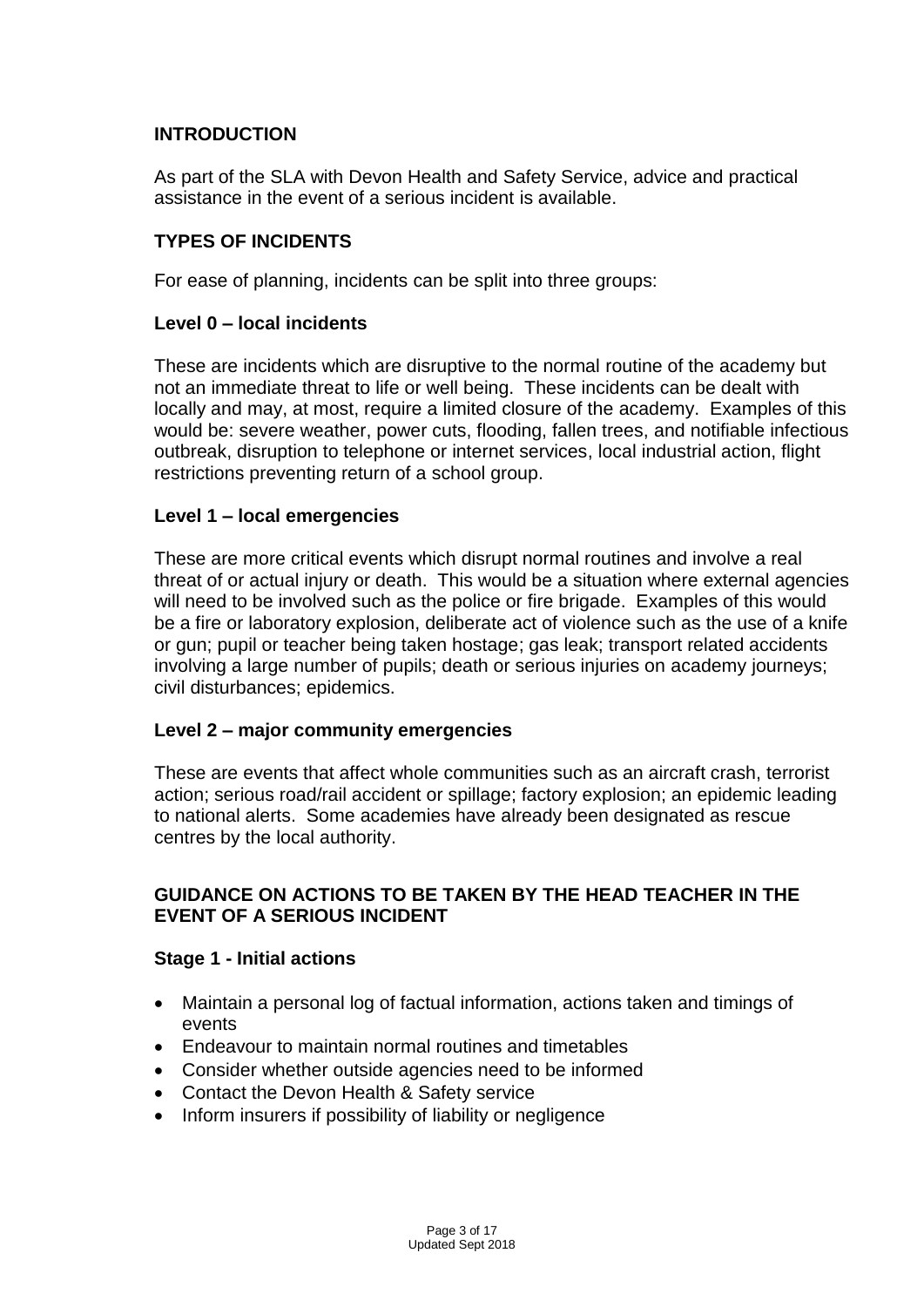## **Stage 1 - Initial actions outside term time or academy hours**

- Arrange for certain parts of the academy and to be available
- Think about clothes as you may be drawn into a TV interview
- Do not release any names of people involved in an incident before those identities have been formally agreed and parents informed
- Inform the chair of governors
- Call in the Leadership Team and nominate one to oversee the team
- Contact the Devon Health & Safety service

## **Stage 2 – during the emergency**

- Agree appropriate identification of staff e.g. badges
- Set up arrangements to manage visitors and record their names
- Regularly brief all staff and monitor how they are coping
- Set up communication arrangements, ensuring that: calls are recorded; brief upto-date prepared statements; media calls being re-routed to appropriate person
- Ensure that there is an independent telephone line available for out going calls only
- Inform pupils with accurate, factual information in small groups
- Discourage staff and pupils from speaking to the media
- Maintain contact with parents. If appropriate, ask parents to come into the academy for a briefing
- Seek police advice if the incident is away from the academy
- Identify a member of staff to ensure that absenteeism is recorded correctly

#### **Stage 3 – after the emergency**

- Seek support, where appropriate, from local clergy on special assemblies/funerals or memorial services
- Prepare report on the event
- Ensure that staff or pupils in hospital are contacted by the academy
- Consider the arrangements needed for staff or pupils on return to the academy

#### **Stage 4 – longer term issues**

- Monitor pupils informally
- Clarify procedures for pupils who may need individual help
- Be aware that staff may need help
- Provide information to staff and pupils

## **GUIDANCE ON ACTIONS TO BE TAKEN LEADERSHIP TEAM**

#### **Stage 1 – initial actions**

- Obtain full facts from head teacher
- Maintain a personal log of information received, actions taken and the timings of these actions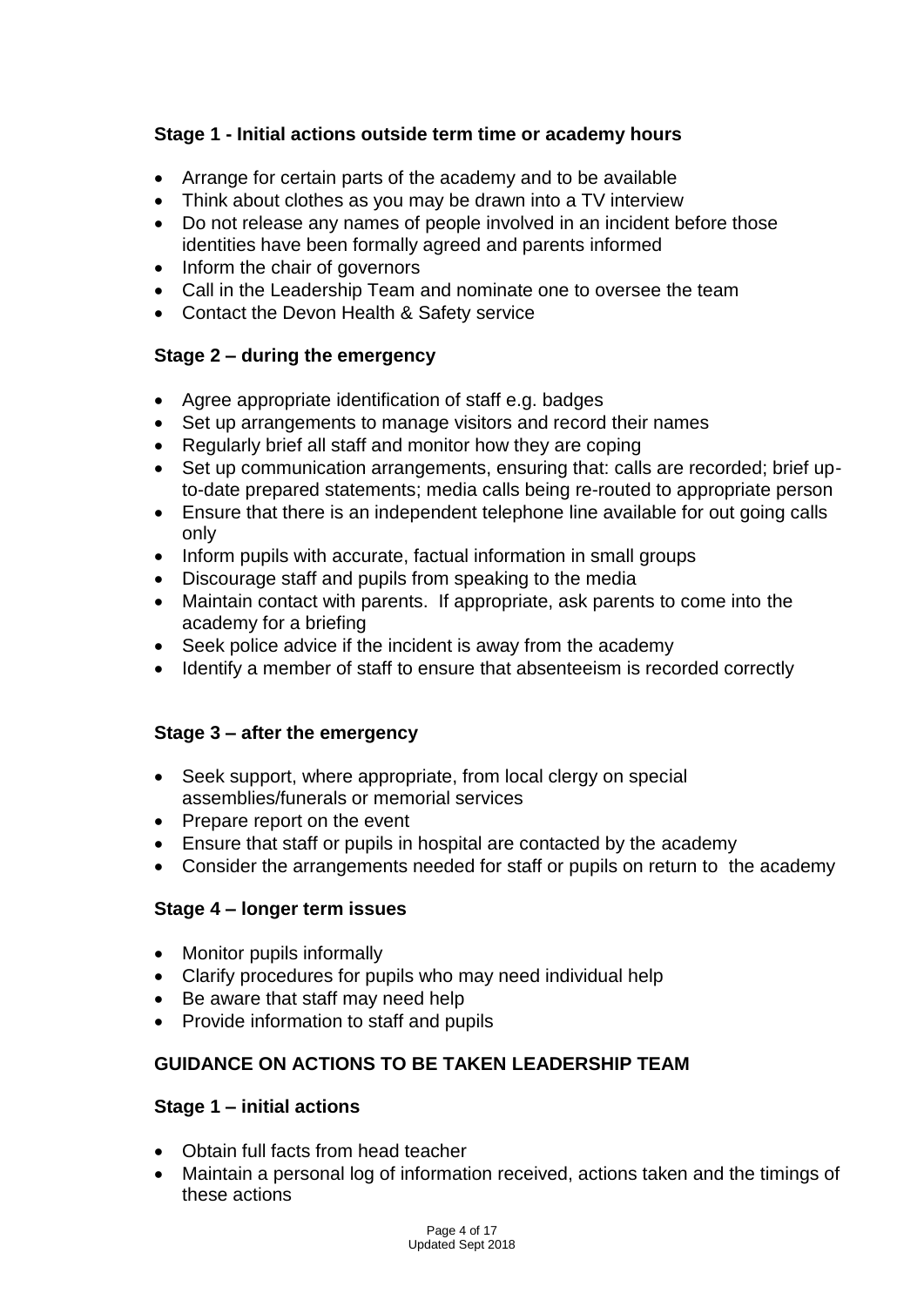- Assist in assessing the emotional needs of staff and pupils
- Inform staff and pupils and provide support
- Assist class teachers who will undertake classroom briefings

#### **Stage 2 and 3**

Assist Head teacher as instructed

## **THINGS TO CONSIDER DURING AN INCIDENT**

#### **Telephone calls**

- The academy's phone system is likely to be inundated; ensure that there is a line dedicated to in-coming calls
- Brief the person/people answering the phone so that they are clear on what to say
- Ensure that there are enough people to answer calls
- Have one (properly briefed) person to deal with the media
- Never release personal information about pupils or staff without ensuring that identities have been formally agreed and parents informed
- Log incoming calls, remembering some calls can be malicious

## **Staff**

- Keep staff well informed
- Be available to staff
- Some staff may be badly affected by the incident and not able to assist in supporting pupils
- The Leadership Team will be under particular strain

#### **Media**

- Decide on what information should be released to the media
- Do not allow the media onto the academy premises or give them access to the pupils without a specific reason and only with permission and consents in place. In most serious cases, the police will lead on this
- Ensure pupils, staff, governors and parents are given accurate, up-to-date information at regular intervals and discourage them from speculating or spreading rumours
- If being interviewed, have someone else with you if possible to monitor the interview and try to decide beforehand what to say but be prepared to think on your feet
- Remember that anything you say in an interview could be quoted including something that was not part of the interview
- Be prepared to say 'no comment'
- Don't be over elaborate with answers
- Refuse permission for photographs or schoolwork of pupils/staff involved
- Check where the interview/camera team go when the interview is over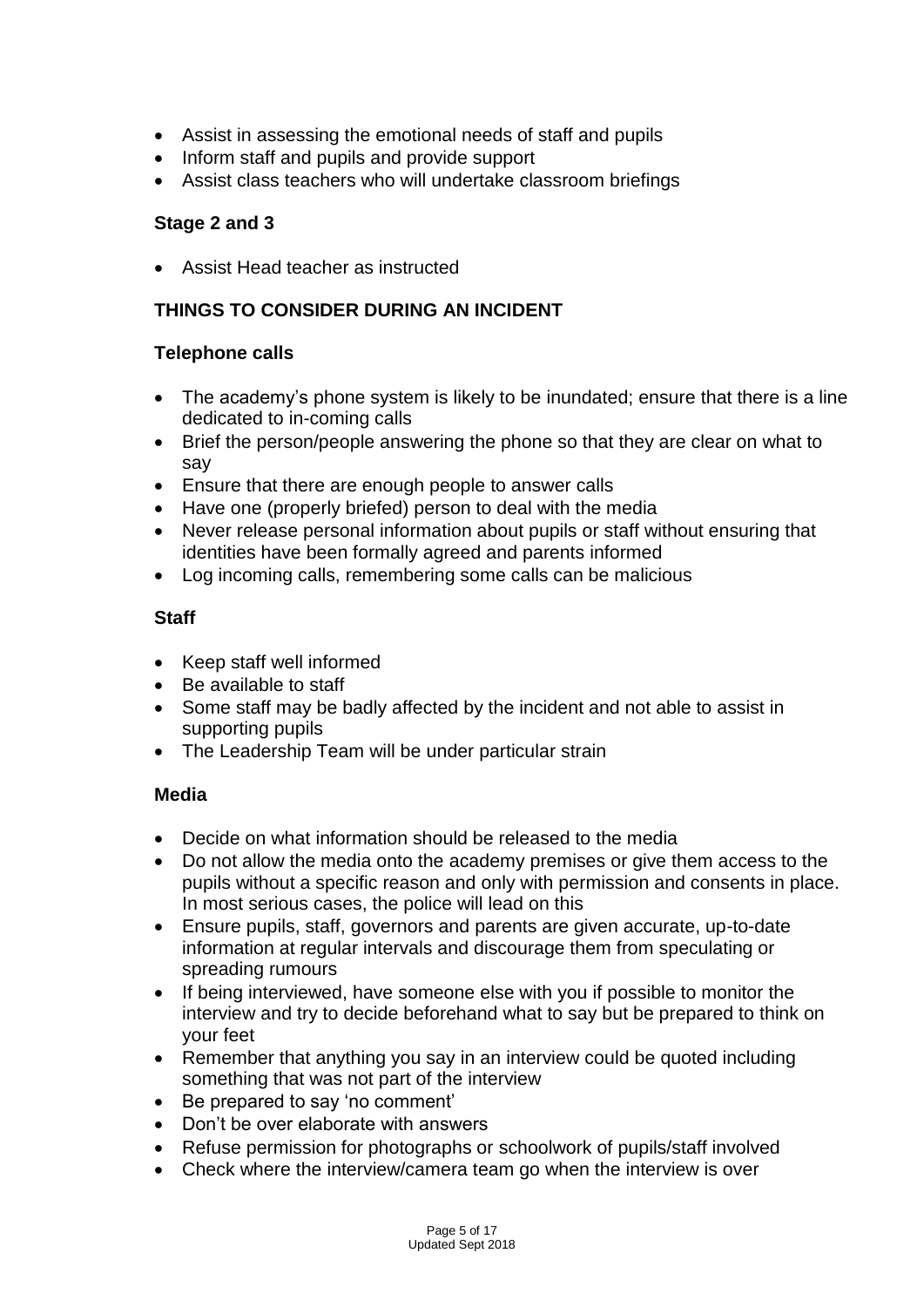## **KEY TASKS AND ACTIONS FLOWCHART**

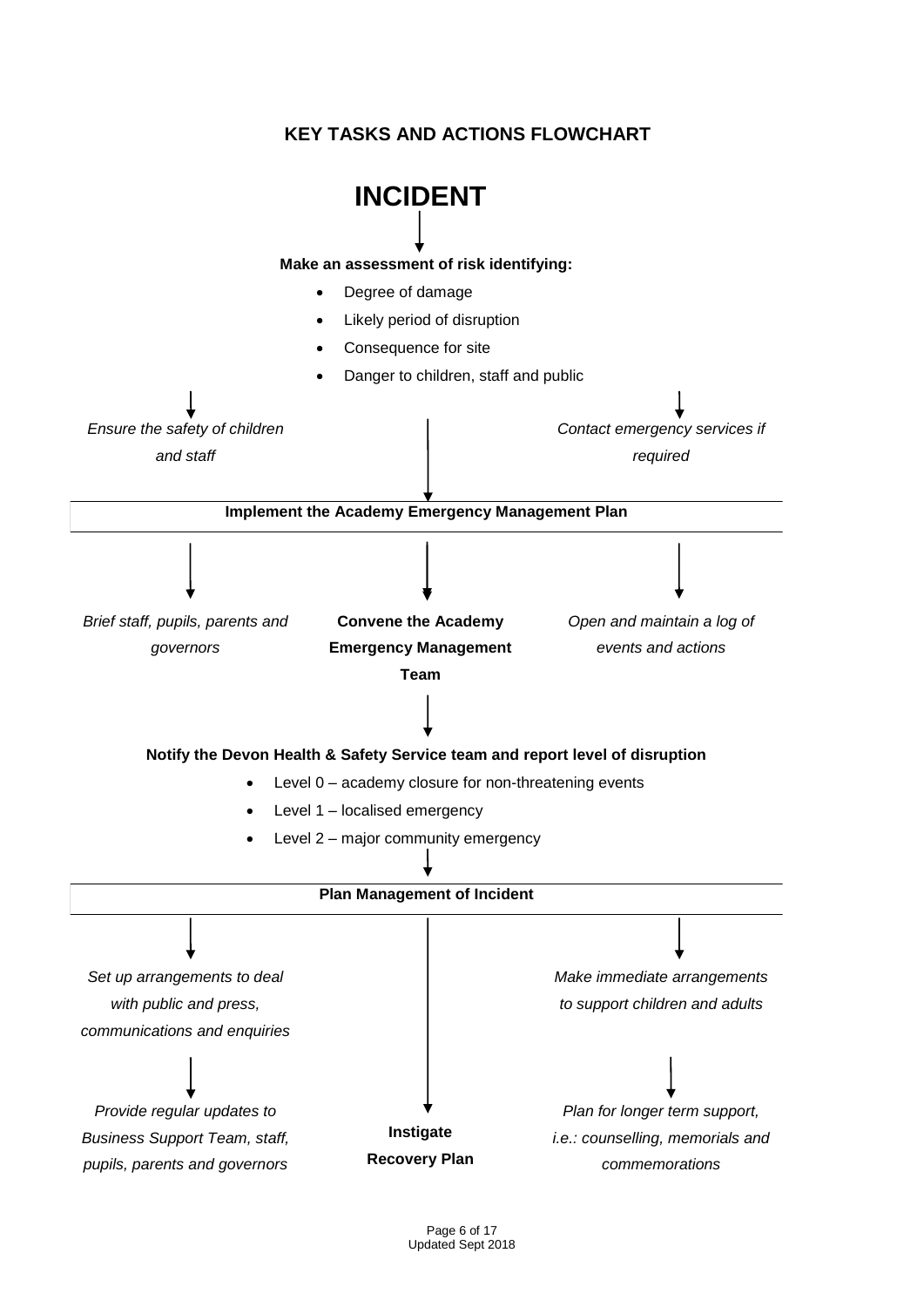#### **PREPARING FOR SEVERE WEATHER**

It is the governing body and Head teacher who will make the decision on whether or not to keep an academy open. This decision should be based on whether there is a significant risk of severe injury, ill health or inability to comply with relevant legislation; every effort should be made to remain open for examination candidates even if the rest of the academy is closed.

The attendance of pupils will depend on local road conditions and the decision of transport providers on whether or not to operate. Academies should liaise with transport contractors before making any decision as this will provide information on how many pupils to expect if the academy remains open. If the academy decides to close, the bus contractors will need to be informed as soon as possible; if they have already begun their journeys, academy staff will need to stay on site until all children have returned home.

If the decision is to close during the academy day, communication to parents, transport services and local radio stations is important.

Staff, parents and pupils should know the academy's procedures in the event of bad weather before the winter season starts.

Academies can use school notice boards; messages via local media; academy website, staff telephone cascade; parent telephone cascade; text messaging and social networking sites such as Twitter to inform parents and pupils.

Things to consider if keeping the academy open during bad weather:

- How to contact pupils' families and staff
- Stocks of salt or grit
- Identifying areas which need to be gritted
- Estimating how many staff members need to be in to run the academy safely
- How to inform pupils, staff and parents on closures and re-openings
- Academy transport
- Difficulty of staff getting into work

Things to consider if closing the academy due to bad weather:

- Remote learning academies should ensure that a reasonable level of education is provided if pupils are unable to attend due to the premises being closed
- Keeping accurate pupil contact details
- Pupil access to a computer and internet at home
- Can the academy's IT facilities be accessed by pupils from home
- Personal addresses, e-mails and telephone details of staff should not be made available to pupils or their parents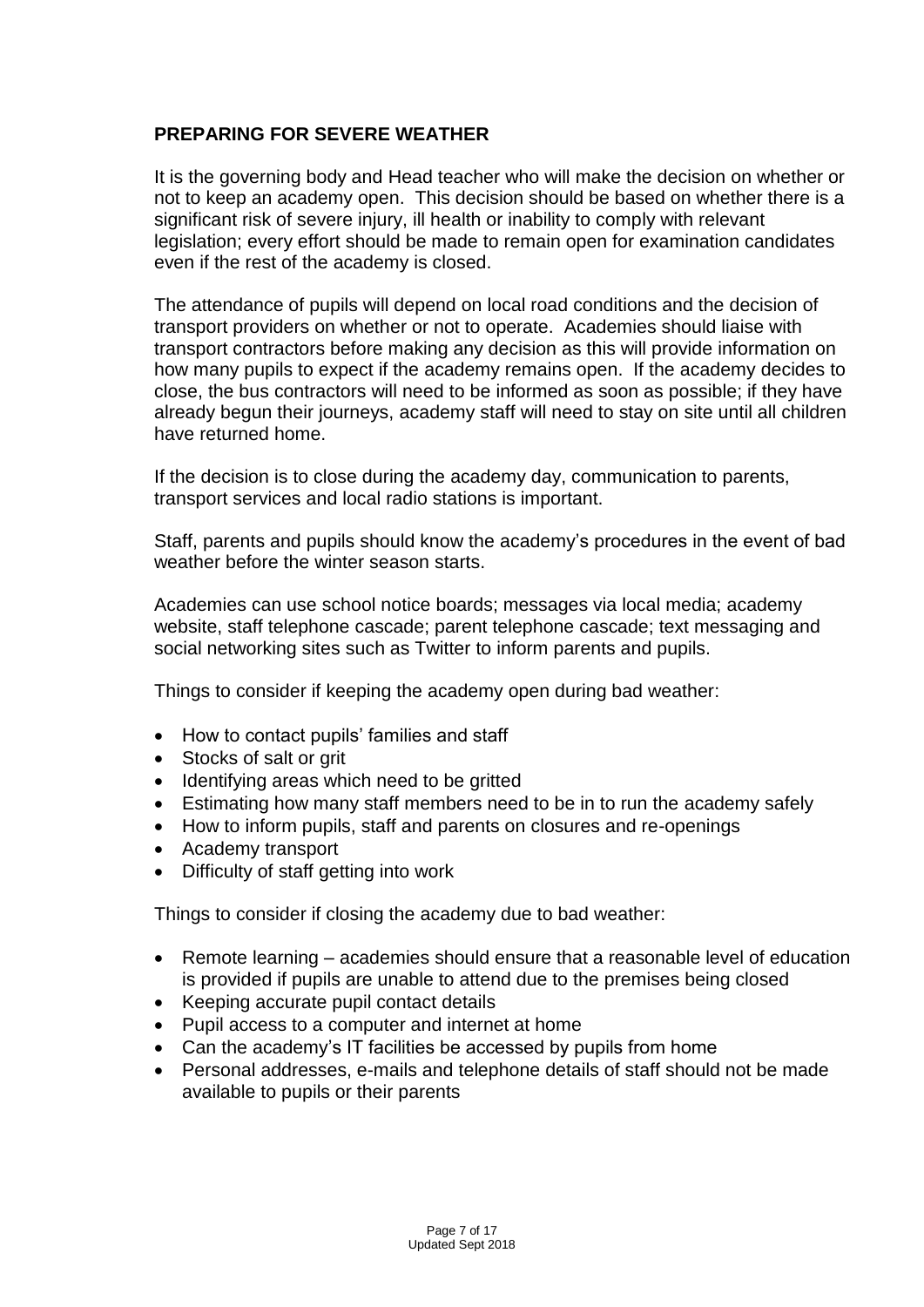## *St Mary's Catholic Primary School Buckfast Road, Buckfast, Devon TQ11 0EA*

The aim of this emergency plan is to describe how the academy will respond to an emergency in order to save lives and minimise the risk of injury to the academy's community in the event of a potential or actual life-threatening emergency.

#### **The objectives of the emergency plan are to describe or identify:**

- The locality in general, especially with regard to key locations
- The academy geography with particular regard to key locations
- Key responders (and deputies) including the Emergency Management Team
- Possible hazards and identify appropriate strategies for managing the response
- Potential triggers for plan activation
- How the Emergency Management Team will communicate with the extended academy community
- The immediate actions of the responders and academy community
- Key locations relevant to the implementation of the plan
- Training and exercise schedule
- Critical contact information
- A plan audit and review process

| Person responsible for updating      |                | Head teacher (Nicola Slack) and School Bursar (Mitzi       |                                                        |                |                                                            |  |  |  |  |  |
|--------------------------------------|----------------|------------------------------------------------------------|--------------------------------------------------------|----------------|------------------------------------------------------------|--|--|--|--|--|
| this plan:                           |                | <b>Belsher)</b>                                            |                                                        |                |                                                            |  |  |  |  |  |
| Contact information:                 |                | Head teacher: Nicola Slack (07925262562)                   |                                                        |                |                                                            |  |  |  |  |  |
| (Name and 24 / 7 contact details).   |                |                                                            | Incident Management Team: Nicola Slack, Mitzi Belsher, |                |                                                            |  |  |  |  |  |
|                                      |                | Sophie Kerswell, Jess Hutchinson                           |                                                        |                |                                                            |  |  |  |  |  |
|                                      |                | 645560)                                                    |                                                        |                | Key-holder(s): As above and Father Francis Straw (01364    |  |  |  |  |  |
|                                      |                | Emergency point of contact: Nicola Slack                   |                                                        |                |                                                            |  |  |  |  |  |
|                                      |                | School Office: 01364 642389                                |                                                        |                |                                                            |  |  |  |  |  |
|                                      |                | Devon Health & Safety Service: 01392 382027                |                                                        |                |                                                            |  |  |  |  |  |
|                                      |                | Other: Plymouth CAST 01364 645450                          |                                                        |                |                                                            |  |  |  |  |  |
| <b>Plan Activation</b>               |                | • On activation of the fire alarm                          |                                                        |                |                                                            |  |  |  |  |  |
| The plan will be activated under the |                |                                                            |                                                        |                | • On receipt of a telephone call by the emergency point of |  |  |  |  |  |
| following circumstances:             |                | contact                                                    |                                                        |                |                                                            |  |  |  |  |  |
|                                      |                | • On being informed of a bomb threat                       |                                                        |                |                                                            |  |  |  |  |  |
|                                      |                | • On being informed of an external threat                  |                                                        |                |                                                            |  |  |  |  |  |
|                                      |                |                                                            |                                                        |                | • On being informed of an intruder within the academy      |  |  |  |  |  |
|                                      |                |                                                            |                                                        |                | • On being informed of a sudden illness in the academy     |  |  |  |  |  |
|                                      |                | • On receipt of information that the head teacher          |                                                        |                |                                                            |  |  |  |  |  |
|                                      |                | considers the plan to be activated                         |                                                        |                |                                                            |  |  |  |  |  |
| Date of issue:                       | September      |                                                            |                                                        | September 2019 |                                                            |  |  |  |  |  |
|                                      | 2018           | Date of next review:                                       |                                                        |                |                                                            |  |  |  |  |  |
| <b>Version Number:</b>               | $\overline{2}$ |                                                            |                                                        |                |                                                            |  |  |  |  |  |
|                                      |                |                                                            |                                                        |                |                                                            |  |  |  |  |  |
| Are accurate names, addresses        |                | Yes                                                        | Contact details last                                   |                | September 2018                                             |  |  |  |  |  |
| and telephone numbers held for       |                |                                                            | updated:                                               |                |                                                            |  |  |  |  |  |
| staff, governors and pupils?         |                |                                                            |                                                        |                |                                                            |  |  |  |  |  |
| How will parents be kept informed    |                | Direct phone call from HT/Bursar; notice on website, radio |                                                        |                |                                                            |  |  |  |  |  |
| of academy closures and re-          |                |                                                            |                                                        |                |                                                            |  |  |  |  |  |
| openings?                            |                |                                                            |                                                        |                |                                                            |  |  |  |  |  |
| Addresses / contact details of       |                | <b>Police Station: Ashburton Police Station</b>            |                                                        |                |                                                            |  |  |  |  |  |
| important local institutions in the  |                | Fire and Rescue Station: Coronation Road, TOTNES, TQ9      |                                                        |                |                                                            |  |  |  |  |  |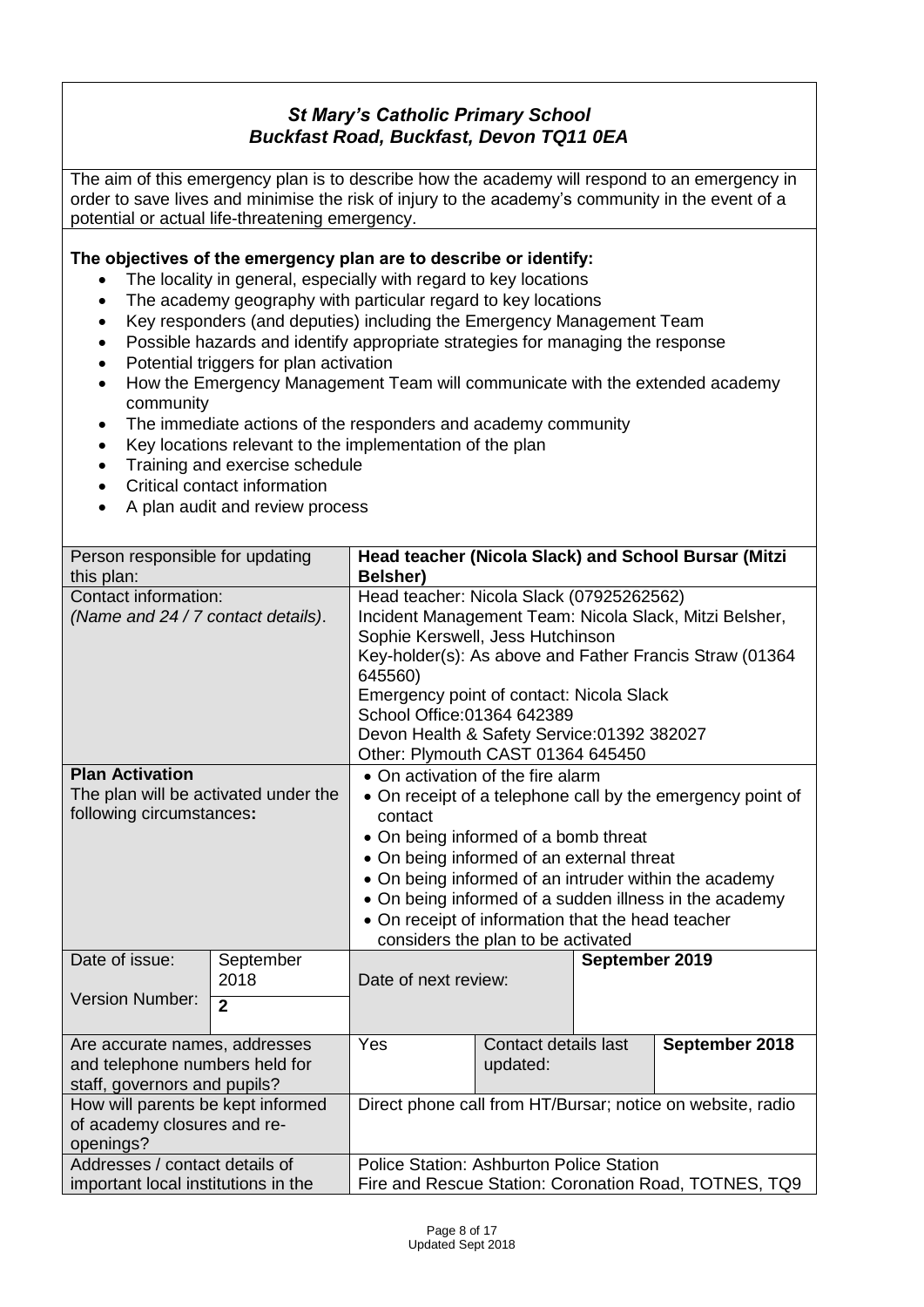| neighbourhood:                                           | 5DF<br>Hospital / GP Surgery: Buckfastleigh Medical Centre<br>(01364 6423534)                                                                                                                                                                                                                                                                                                                                                                                                                           |
|----------------------------------------------------------|---------------------------------------------------------------------------------------------------------------------------------------------------------------------------------------------------------------------------------------------------------------------------------------------------------------------------------------------------------------------------------------------------------------------------------------------------------------------------------------------------------|
| Contact details for outside<br>agencies:                 | Plymouth CAST 01364 645450                                                                                                                                                                                                                                                                                                                                                                                                                                                                              |
|                                                          | State the location of the following (it may be useful to attach a site plan):                                                                                                                                                                                                                                                                                                                                                                                                                           |
| Water cut off valve:                                     | In the Ark (opposite disabled toilet downstairs) and outside<br><b>Venford Classroom</b>                                                                                                                                                                                                                                                                                                                                                                                                                |
| Gas mains valve:                                         | Gas Meter Box (near Venford)                                                                                                                                                                                                                                                                                                                                                                                                                                                                            |
| Electric meter:                                          | Science stockroom and in the hall boiler room.                                                                                                                                                                                                                                                                                                                                                                                                                                                          |
| First incoming telephone point:                          | Head teacher's office                                                                                                                                                                                                                                                                                                                                                                                                                                                                                   |
| What are the pre-planned arrangements for the following: |                                                                                                                                                                                                                                                                                                                                                                                                                                                                                                         |
| <b>Fire Evacuation</b>                                   | Appendix 1 - Fire Evacuation Plan                                                                                                                                                                                                                                                                                                                                                                                                                                                                       |
| Loss of premises:                                        | Short term arrangements, 1 or 5 days:<br>Southpark Community Centre and some rooms in Buckfast<br><b>Abbey Complex</b>                                                                                                                                                                                                                                                                                                                                                                                  |
|                                                          | Long term arrangements, over 1 week:<br>As above                                                                                                                                                                                                                                                                                                                                                                                                                                                        |
| Loss of water supply:                                    | Short term arrangements, 1 or 5 days: As above                                                                                                                                                                                                                                                                                                                                                                                                                                                          |
|                                                          | Long term arrangements, over 1 week: As above                                                                                                                                                                                                                                                                                                                                                                                                                                                           |
| Loss of electrical supply:                               | Short term arrangements, 1 or 5 days: As above                                                                                                                                                                                                                                                                                                                                                                                                                                                          |
|                                                          | Long term arrangements, over 1 week: As above                                                                                                                                                                                                                                                                                                                                                                                                                                                           |
| Loss of gas supply:                                      | Short term arrangements, 1 or 5 days: St Mary's School.                                                                                                                                                                                                                                                                                                                                                                                                                                                 |
|                                                          | Long term arrangements, over 1 week: Hire space heaters<br>for the school (depending on weather).                                                                                                                                                                                                                                                                                                                                                                                                       |
| Loss of communications:                                  | Mobile phones, school walkie talkies if within 8km. Use<br>communication devices at Buckfast Abbey or drive to<br>another destination close by to use a land line.                                                                                                                                                                                                                                                                                                                                      |
| Deliberate act of violence:                              | Evacuate the area of children and adults, use positive<br>handling techniques if a pupil was involved and consider<br>calling the police, depending on the level of violence, and if<br>an adult was causing the deliberate act of violence.                                                                                                                                                                                                                                                            |
| Bomb threat or act of terrorism:                         | Follow checklist for telephone bomb threat (see Appendix<br>2).<br>Depending on advice, either evacuate according to<br>emergency plan or put into place invacuation procedure.<br>For invacuation, use walkie talkies to radio each classroom<br>to let them know there is an invacuation and that everyone<br>must remain in the classrooms (or hall) and kept away from<br>windows and doors. In Meldon, staff would ensure all<br>outside doors are shut and keep children together in one<br>area. |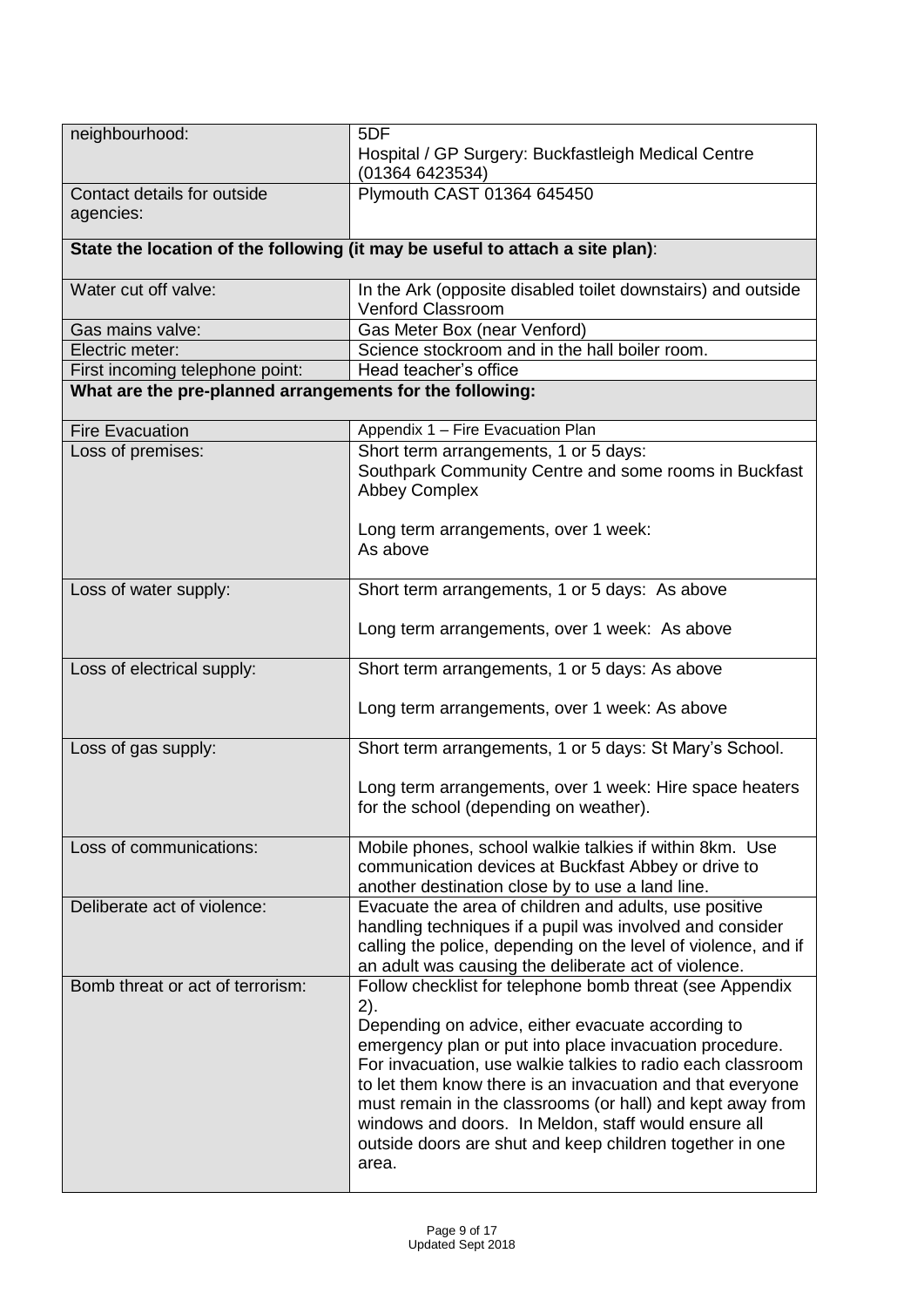| Death or serious injury at the<br>academy or on excursion:<br>Large clusters of localised human<br>to human viral infection - likely<br>Epidemic                                                        | Pupil: call the emergency services, call the school<br>and inform the Head teacher, call parents (Head<br>teacher to make contact), contact Devon Health and<br>$\bullet$<br>Safety; contact the MAT (Plymouth CAST) for<br>advice, counselling services and PR and media<br>services.<br>Staff or Governor: call the emergency services, call<br>the school and inform the Head teacher, call next of<br>kin (Head teacher to make contact), contact Devon<br>Health and Safety, contact the contact the MAT<br>(Plymouth CAST) for advice, counselling services<br>and PR and media services<br>Inform Chair of Governors, contact Local Authority/ Health<br>Trust and consult 'Spotty Book' to get advice on action to<br>take, having taken advice inform parents and staff about |
|---------------------------------------------------------------------------------------------------------------------------------------------------------------------------------------------------------|----------------------------------------------------------------------------------------------------------------------------------------------------------------------------------------------------------------------------------------------------------------------------------------------------------------------------------------------------------------------------------------------------------------------------------------------------------------------------------------------------------------------------------------------------------------------------------------------------------------------------------------------------------------------------------------------------------------------------------------------------------------------------------------|
|                                                                                                                                                                                                         | the situation.<br>What are the pre-planned arrangements for the following severe weather events:                                                                                                                                                                                                                                                                                                                                                                                                                                                                                                                                                                                                                                                                                       |
| Flooding:<br>Go to www.environment-<br>agency.gov.uk/floodline to view the flood<br>map for your area and access information<br>and advice on writing a flood plan                                      | Go to https://www.environmentagency.gov.uk/floodline<br>This would be an unlikely risk to would need to be an<br>extreme situation so this event is likely to be managed by<br>the emergency services.                                                                                                                                                                                                                                                                                                                                                                                                                                                                                                                                                                                 |
| Heat wave:                                                                                                                                                                                              | Follow advice from Public Health England, ensure that<br>water and shade are available for pupils and staff<br>throughout the day, and consider changes to the timetable<br>to avoid midday heat.                                                                                                                                                                                                                                                                                                                                                                                                                                                                                                                                                                                      |
| Snow:<br>Do you have sufficient supplies of salt? List<br>the site pathways and areas requiring<br>salting:                                                                                             | Ensure sufficient quantities of salt are in school.<br>List the site pathways and areas requiring salting: main<br>entrance, playground, parts of the path from the car park,<br>staffroom steps, path and steps to the hall. The car park<br>would not be salted as there are insufficient supplies. In<br>case of extreme conditions, the car park would be closed<br>and the lower entrance would be used to access the school<br>(Appendix 3- Emergency Procedures in Severe Weather)                                                                                                                                                                                                                                                                                              |
| activities                                                                                                                                                                                              | Arrangements for the management of young people and staff involved in visits and off-site                                                                                                                                                                                                                                                                                                                                                                                                                                                                                                                                                                                                                                                                                              |
| Off-site visits information:<br>24 hour access to information about off-site<br>groups e.g. Evolve or paper information<br>about the visit. Emergency contact details<br>for off-site staff and parents | EVOLVE paper copies of risk assessments in visits folder<br>in office, emergency contact details given to staff and<br>parents, copies of SOE3s held in school and are taken on<br>a trip.                                                                                                                                                                                                                                                                                                                                                                                                                                                                                                                                                                                             |
|                                                                                                                                                                                                         | What processes are in place for continued learning during a prolonged emergency?                                                                                                                                                                                                                                                                                                                                                                                                                                                                                                                                                                                                                                                                                                       |
| Electronic teaching i.e. academy<br>learning platform:                                                                                                                                                  | Keep parents informed on the school website and provide<br>work via the website or parents' email addresses (or post if<br>necessary), amend the timetable accordingly.                                                                                                                                                                                                                                                                                                                                                                                                                                                                                                                                                                                                                |
| Alternative academy premises:                                                                                                                                                                           | Possibility of using some of the facilities on the Buckfast<br>Abbey site.                                                                                                                                                                                                                                                                                                                                                                                                                                                                                                                                                                                                                                                                                                             |
| Other sources:                                                                                                                                                                                          |                                                                                                                                                                                                                                                                                                                                                                                                                                                                                                                                                                                                                                                                                                                                                                                        |
| an emergency?                                                                                                                                                                                           | What are the pre-planned arrangements for safeguarding pupils and adults at risk during                                                                                                                                                                                                                                                                                                                                                                                                                                                                                                                                                                                                                                                                                                |
| <b>Vulnerable Children</b>                                                                                                                                                                              | Teaching assistants to closely monitor vulnerable pupils -<br>staff are aware of the pupils who would need additional                                                                                                                                                                                                                                                                                                                                                                                                                                                                                                                                                                                                                                                                  |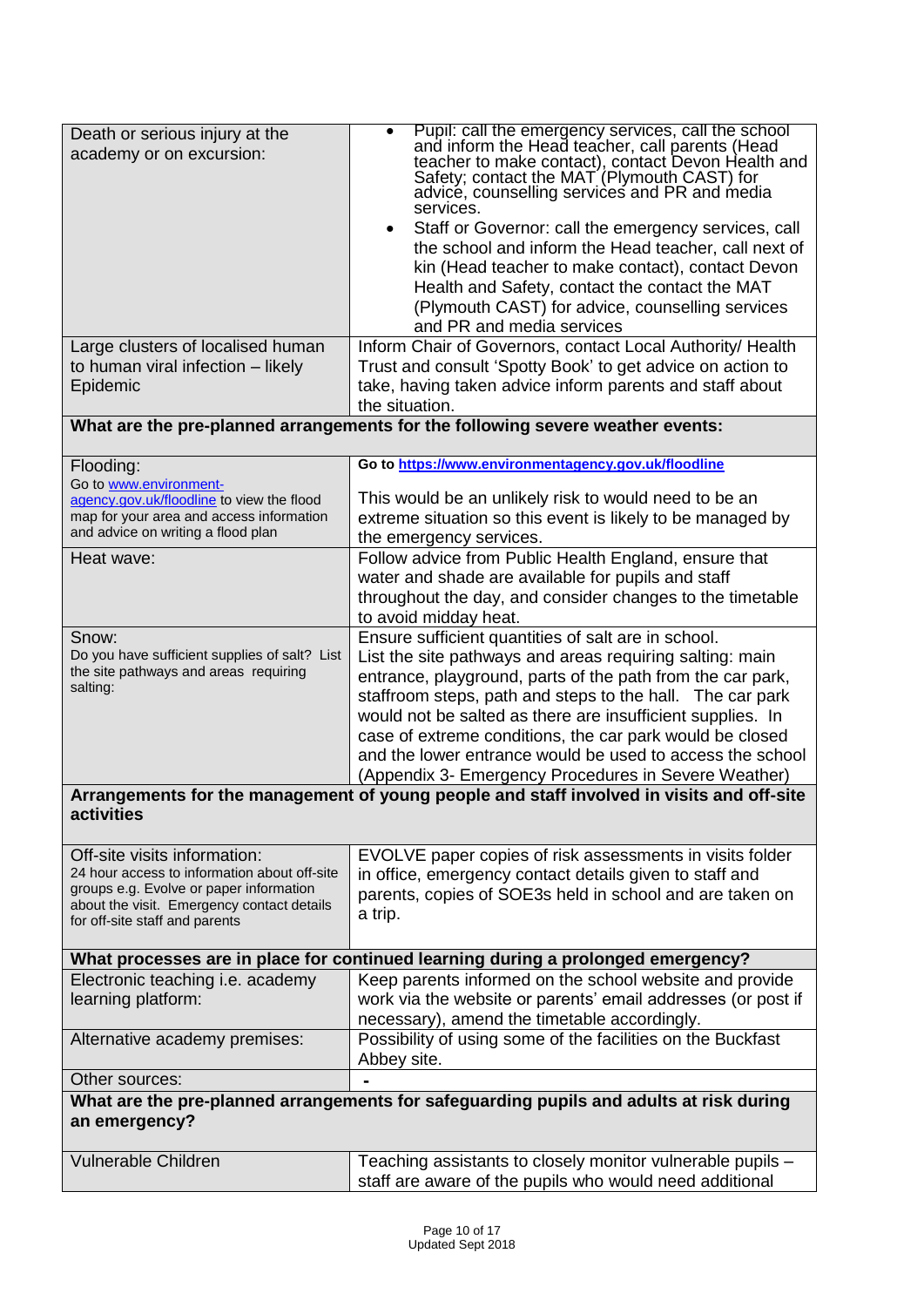|                                  | support.                                                                                 |
|----------------------------------|------------------------------------------------------------------------------------------|
| Pupils / Staff with Disabilities | Teaching assistants to closely monitor vulnerable pupils                                 |
|                                  | (currently no PEEPs required for pupils in school).                                      |
|                                  | Plan to be put in place for staff in collaboration with the                              |
|                                  | Head teacher if needed.                                                                  |
|                                  | Make an assessment below of any other potential emergencies or specific hazards which    |
|                                  | pose a particular risk to your academy and plan how you will deal with incidents arising |
| from them:                       |                                                                                          |
|                                  |                                                                                          |
|                                  |                                                                                          |
| <b>Emergency Hazard</b>          | <b>Emergency Plan</b>                                                                    |
| Proximity to road and any        | Evacuate the site onto the school field, call the emergency                              |
| accidents/ incidents that        | services, move off site onto Buckfast Abbey site and call parents to                     |
| could be caused by               | inform them of the situation.                                                            |
| vehicles.                        |                                                                                          |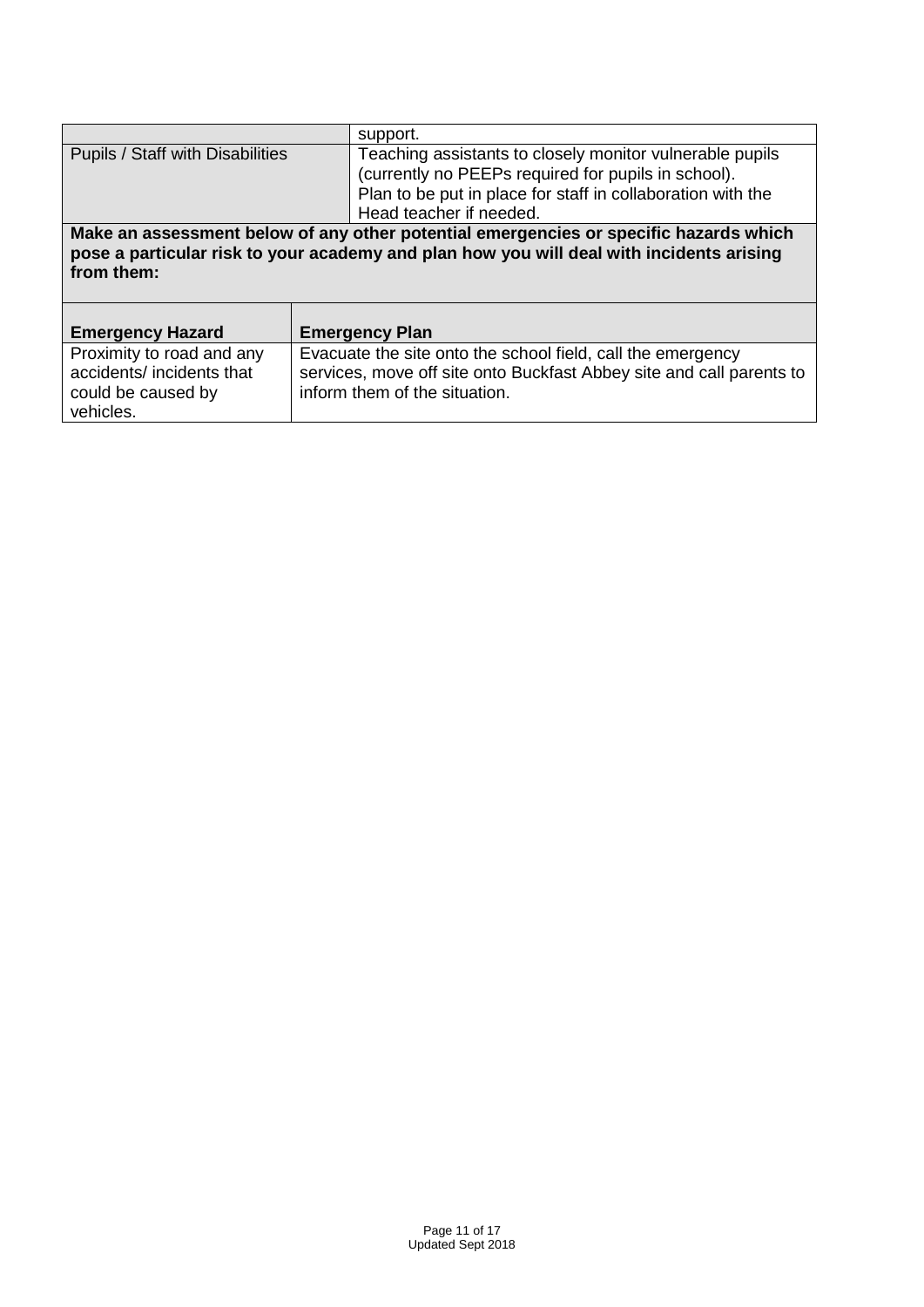## **Appendix 1**

## **FIRE AND EMERGENCY EVACUATION PROCEDURES**

*St Mary's Catholic Primary School, Buckfast Road, Buckfast, Devon TQ11 0EA*

This document details the fire and emergency evacuation procedures for the premises. Staff should ensure that they are familiar with these procedures and act upon the requirements.

## **1. ACTION ON DISCOVERING A FIRE**

- Staff and pupils will leave buildings via routes practised in fire drill, as listed on the posters within each room and using escape routes clearly marked by means of signage.
- An adult should lead the children out and, if possible, an adult bring up the rear of the group.
- Designated members of staff would be responsible for the evacuation of vulnerable children and would be conversant with the appropriate pupils' plans (PEEPs).
- All pupils and staff based in the main school building will assemble on the playground outside the school hall, at the assembly point as practised. The class teacher or the person acting in that capacity will call register for their class and will report any absences to the Head teacher or the person acting in that role.
- If anyone is situated near to the school office, their nearest means of escape is the main school entrance doors so their nearest fire assembly point is half way up the path towards the school field. They will be directed by the Head teacher or School Bursar (or the person acting in that role) from the office to assemble at this point.
- If it is not safe to remain on the playground outside the hall, all will exit the school via the bottom gate and move to the school playing field.
- Administration staff will bring out the following:
	- o Attendance Registers for each class and hand to the adult responsible for each class (normally the class teacher) for a roll call to be carried out.
	- o Emergency information for Fire Rescue Services.
- Designated staff to check specific areas of the building.
- Head teacher (or whoever is deputising in her absence) would make the decision to evacuate off site e.g. to Buckfast Abbey.

## **2. ACTION WHEN THE FIRE ALARM SOUNDS**

- Any person detecting a fire will break the glass on a fire point to sound the alarm.
- Staff or pupils discovering a fire will activate the nearest fire point.
- Designated staff will check specific areas of building and office staff will take registers, emergency information (including contact details for parents/ carers, plans of school, school mobile phone) and fire information file (which contains: isolation points, flammable materials and location, asbestos, COSHH list).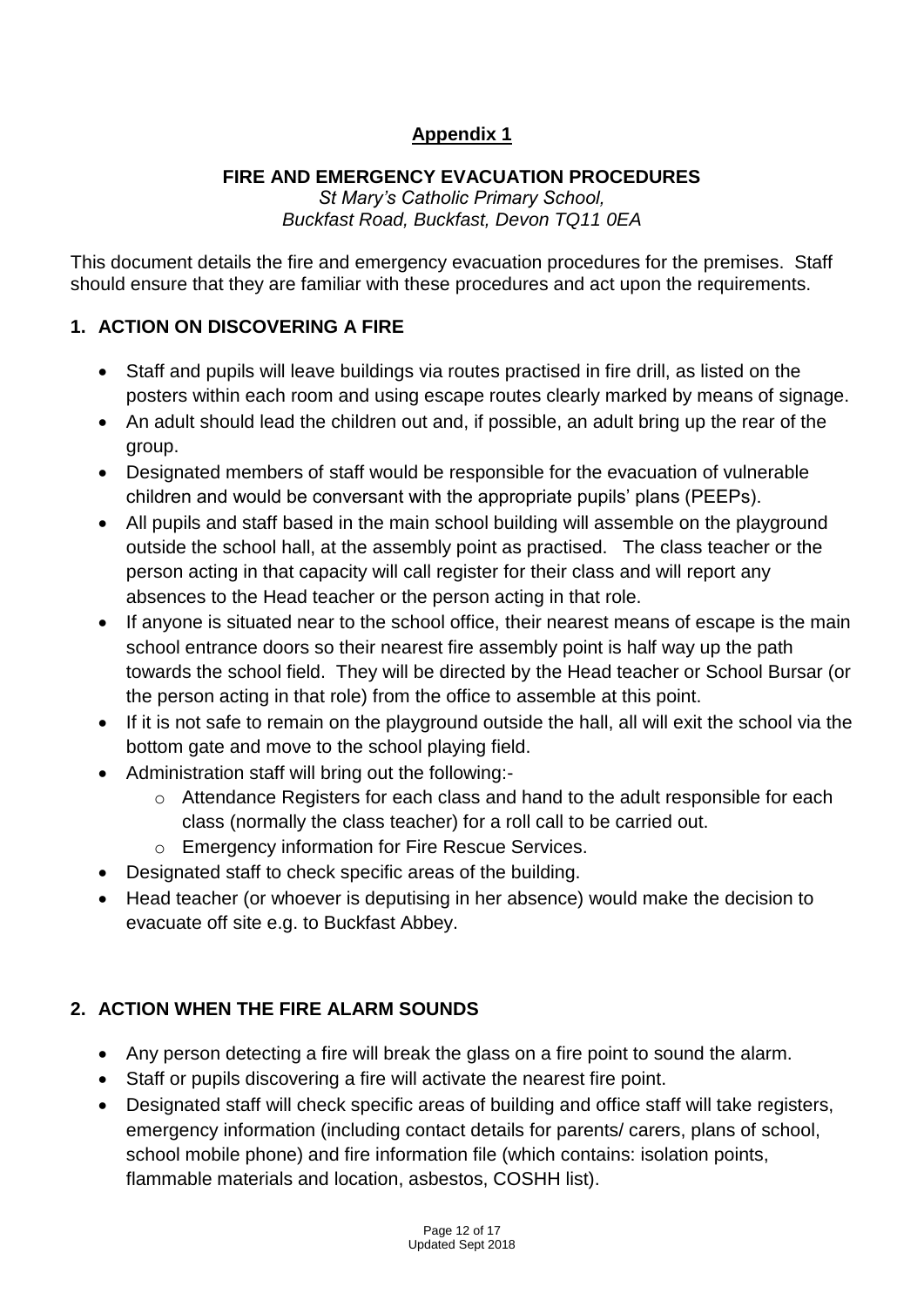## **3. FALSE ALARM PROCEDURE**

 Once everyone is out of the building, if the alarm is deemed likely to be a false alarm, the Head teacher or someone deputising will go to the fire panel and investigate the zone in which the alarm has been triggered and check the area to see whether in fact it is safe to return into the building. If it is the fire panel will be reset and staff and children will return to the school building.

#### **4. DISABLED PERSONS**

 Pupils or staff with additional needs will have a specific PEEP which will be actioned in the event of a fire.

## **5. SUMMONING THE FIRE AND RESCUE SERVICE**

 The Head teacher (or member of staff acting in their absence) will call the fire services if the alarm is deemed to have been alerted as a result of a fire which requires the fire and rescue service.

## **6. ACTION AT THE ASSEMBLY POINT**

- Children line up in classes in silence while the registers are called by the class teacher or adult designated to do so, for each class.
- Once all children and adults are accounted for the registers are returned to the School Bursar.

## **7. DESIGNATED PERSONNEL**

Designated personnel are:

- 1. Mitzi Belsher who will distribute registers to staff, sweep the upper floor and stay in contact with the other designated member of staff to ensure that everyone is accounted for and safely out of the building and make the phone call to the fire brigade.
- 2. Nicola Slack– who will sweep the ground floor of the building and then assemble on the playground outside the hall. Fire marshals will assess if fire can be tackled using on site equipment. If fire cannot be put out swiftly, she will also ensure that the fire brigade has been called.
- Designated staff will be responsible for meeting the fire service and handing over the information file and passing on information as to circumstances and position of fire. Included in the file is the following information: isolation points, flammable materials and location, asbestos, COSHH lists.

#### **8. EVACUATION ROUTES**

Evacuation routes will be kept free from obstruction and adequately and clearly marked.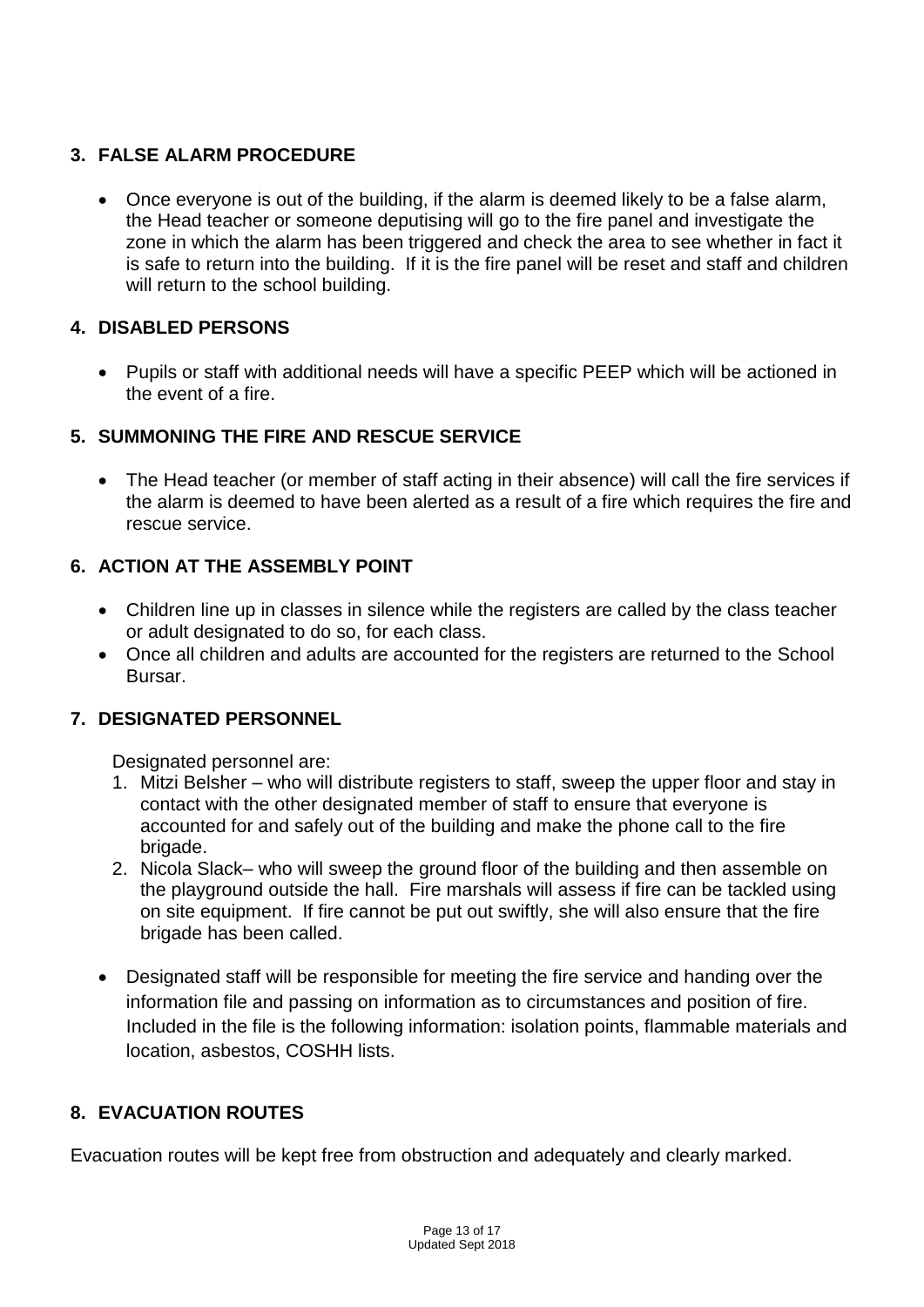Sufficient notices are displayed at appropriate places; these will indicate the action to be taken on discovering a fire or upon hearing the fire alarm.

#### **9. BOOKING IN/OUT PROCEDURES**

All visitors and contractors should report to the appropriate member of staff, signing in the appropriate book on arrival and informing staff when leaving the premises.

An IN/OUT board details which school staff are in the building during the school day.

In the event of a fire evacuation, the person hosting the visitor is responsible for escorting him/her to the fire assembly point.

Contractors, including any contract cleaners working on the premises, should be informed of the fire and emergency procedures that apply including:

- action to be taken on hearing the fire alarm or discovering a fire
- fire evacuation procedures including means of escape, location of the fire assembly points and name of the person in charge of evacuation procedures
- the location of firefighting equipment and fire alarm call points in relation to the area of their work

Contractor's employees working on the premises when full time staff are absent, (e.g. at night or at weekends), should have adequate fire evacuation arrangements in place and know how to call the fire and rescue service.

The risk of fire arising out of the work of any contractor at the premises should be assessed (use of contractor hazard exchange form/checklist) and appropriate precautionary measures put in place. Any hot work activities should be closely monitored using the Hot Permit to Work system.

Persons who organise evening events should be informed or given written instructions as regards what action to take in the event of discovering a fire or on hearing the fire alarm sounded.

#### **10.HIRERS OF THE BUILDING**

Not hired out

#### **11.CO-ORDINATION WITH OTHER PREMISE OCCUPANTS**

If a fire is discovered at St Mary's Primary, one of the designated members of staff will inform the occupants of St Mary's House.

This document should be brought to the attention of staff and any temporary workers at St Mary's Catholic Primary School.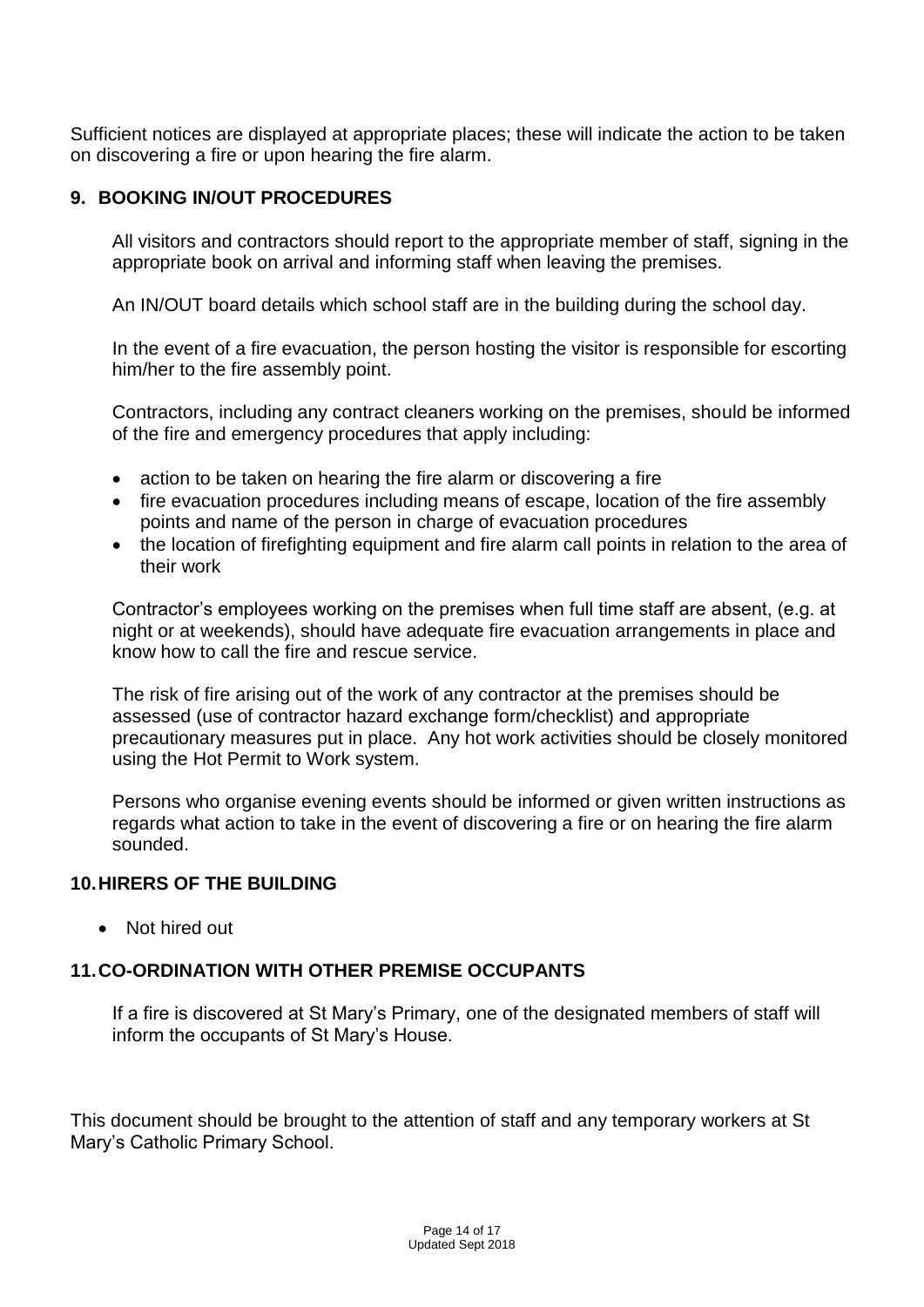## **Appendix 2**

#### **CHECKLIST FOR DEALING WITH A TELEPHONE BOMB THREAT**

In the event of receiving a bomb threat by telephone, directly from an individual/ alleged terrorist organisation, remain calm and use the following checklist to obtain as much information as possible.

Immediately alert the Head teacher but

#### **DO NOT PUT DOWN THE HANDSET OR CUT OFF THE CONVERSATION**.

Motion to a colleague to call the police directly on 999 to get the call traced. Complete this form as you go along:

Telephone number of caller (if your telephone displays it) ………………………………

Message (exact words) ………………………………………………………………………………………………….

………………………………………………………………………………………………….

………………………………………………………………………………………………….

|  |  |  |  | Ask for any code words |
|--|--|--|--|------------------------|
|--|--|--|--|------------------------|

…………………………………………………………………………………………………..

|--|--|

What time will it go off? …………………………………………………………………………………………………..

What does it look like? …………………………………………………………………………………………………..

What type of bomb is it? ……………………………..……………………………………………………………………

Time of call

…………………………………………………………………………………………………..

As soon as the call has finished complete the tick sheet overleaf and give this form to the Head teacher who will decide what to do.

#### **Information to be provided immediately to the Head teacher after having received a telephone bomb threat**

#### **Details of Caller**

| Man           | Old / young |  |
|---------------|-------------|--|
| Woman         | Not known   |  |
| Child         |             |  |
| <b>Speech</b> |             |  |
| Intoxicated   | Laughing    |  |
|               | Serious     |  |

Updated Or spontaneous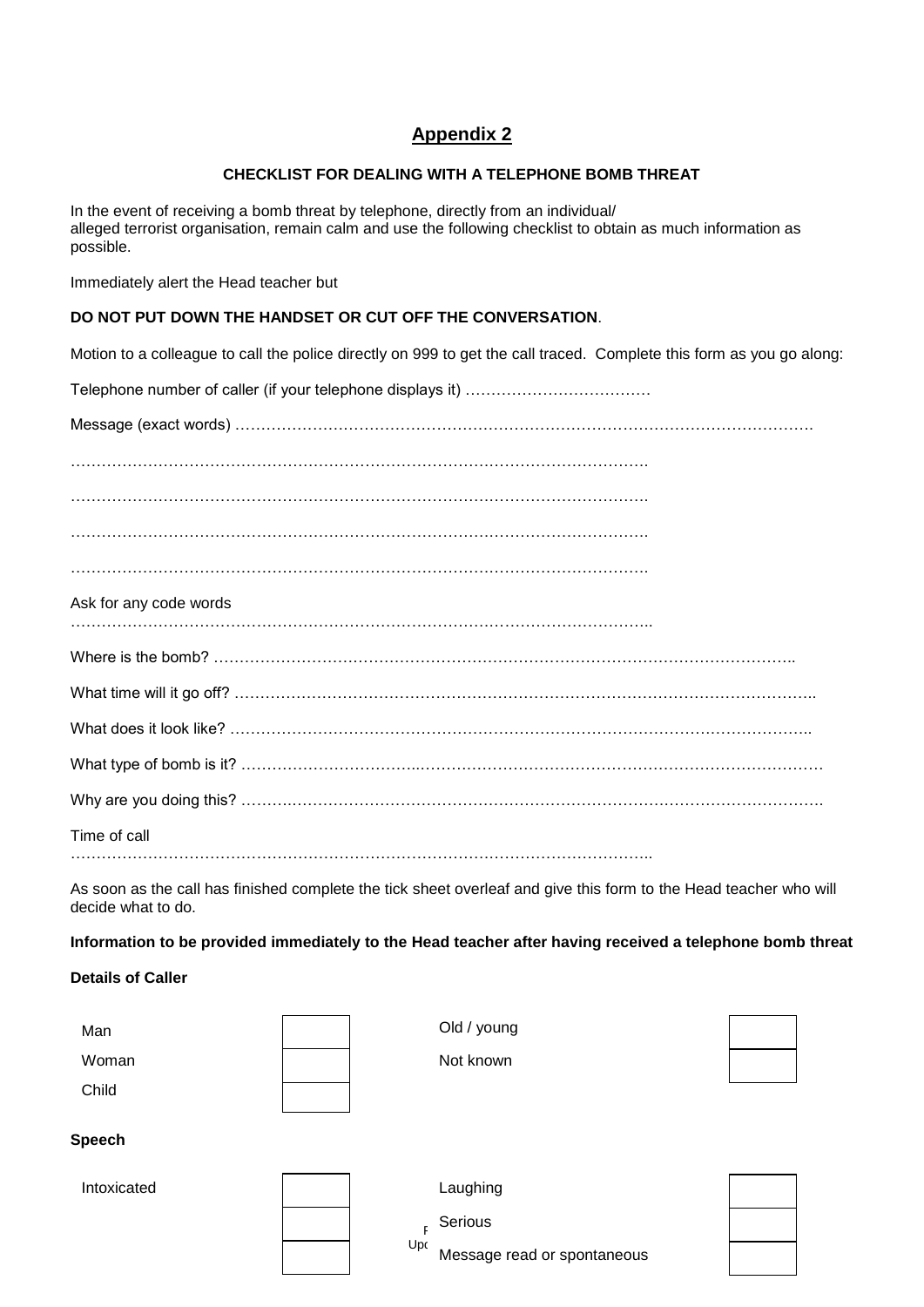#### **Distractions**

| Rational                        |                                                               |  |
|---------------------------------|---------------------------------------------------------------|--|
| Noise on the line               | Interruptions                                                 |  |
| Speech impediment               | Anyone in background?                                         |  |
| Accent<br>(specify if possible) |                                                               |  |
| <b>Other Noises</b>             |                                                               |  |
| Call box pay tone               |                                                               |  |
| <b>Traffic</b>                  | Railway station                                               |  |
| Operator                        | Music                                                         |  |
|                                 |                                                               |  |
|                                 |                                                               |  |
| <b>Talk</b>                     |                                                               |  |
| <b>Typing</b>                   | Children                                                      |  |
| Machinery                       | Other                                                         |  |
| Aircraft                        | Any clue as to identity of<br>caller and/or location of call? |  |
|                                 |                                                               |  |
|                                 |                                                               |  |